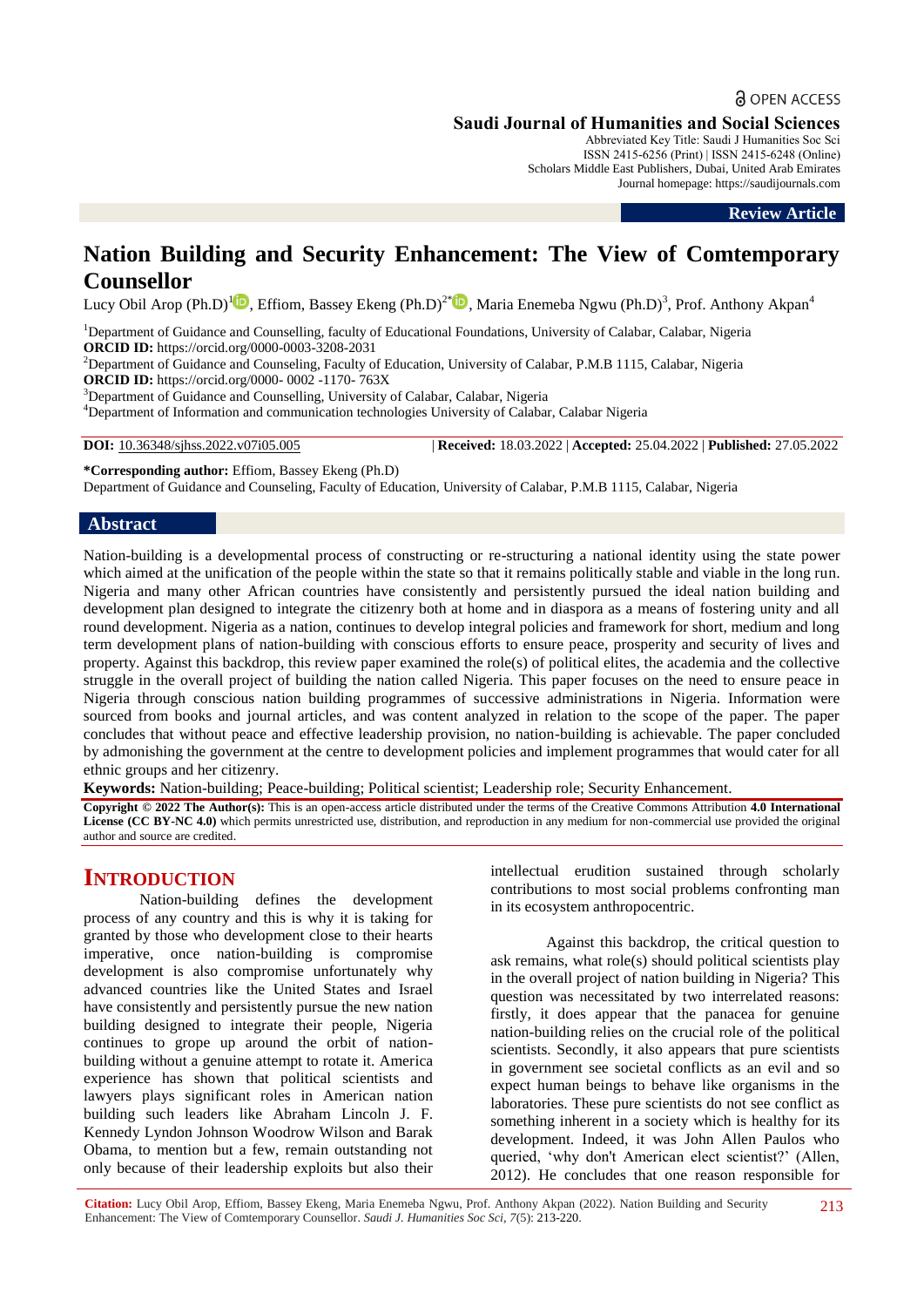such disinterestedness among Americans in electing pure scientists to occupy government positions is that an abstract scientific approach to problems and issues often leads to conclusions that are odds with religious and cultural beliefs and scientists (pure) are sometimes ton-deaf to the social environment in which they state their conclusions (Allen, 2012).

#### **Instruments for Nation Building**

To understand the concept of nation-building, explain the meaning of a nation becomes important. Early definitions of nation conceived it as "a group or race of people who share history, traditions, and culture, sometimes religion, and usually language' (Carolyn, 2015). In this regard, the people of a nation generally share a common national identity. Part of nationbuilding therefore becomes building of a common identity. Accordingly, distinction can be drawn between ethic nations based in race or ethnicity and civic nation based in common identity and loyalty to sets of political ideas and institutions as well as the linkage of citizenship to nationality (Carolyn, 2015). However, the contemporary understanding and usage of the term nation is fast corroding the older order and is now synonyms with the state only that a state is more properly the governmental apparatus by which a nation governs itself.

In the content of this review, a nation may be liken to an umbilical cord that joins the fetus with its mother thereby creating and everlasting bond that is sustained after delivery through breastfeeding. A state, on the other hand, is like an apparatus that makes or mar this bond. Nationhood would give the state the legitimacy to operate. Once a nation is build to an enviable standard, state failure becomes difficult and security guaranteed. With this in mind, a nation is here seen strictly in the Civic sense which de- -emphasizes ethnic monolithic in a place of political commonality irrespective of the number of ethnic groups that make up the nation-states.

Having established the concept of nation, it is therefore pertinent to understand the meaning of nationbuilding. It was Carolyn, Stephenson who once noted that; Nation-building is a normative concept that means different things to different people. The latest conceptualization is essentially that nation-building program and those in which dysfunctional or unstable or "failed state" or economies are given assistant development of governmental infrastructure, civil society, dispute resolution mechanisms, as well as economic assistance, in order to increase stability (Carolyn, 2015).

The import of this is that nation-building generally assumes that someone is doing the building intentionally and consciously. The building must be planned and properly defined if the structure were to

reflect the choice of the builders. The concept of nationbuilding has been seen as "the use of armed forces in the aftermath of a conflict of underpins an ending transition to democracy" (Robbins, 2016 cited in Carolyn, 2015). Accordingly, Alesina and Reich (2016) conceive nation-building as "a process which leads to the formation of countries in which citizens feels a sufficient amount of commonality of interest, goals and preferences so that they do not wish to separate from each other" (Alesina& Reich, 2012). In line Karl and Williams (2013) conceptualization of nation-building (Karl & Williams, 2013), in the context of this paper, nation-building can be seen as a process of constructing or structuring a national identity using the state power which aim at the unification of the people within the state so that it remains politically stable and viable in the long run.

#### **Elements of Nation-Building**

The paper adopted the theory of state-planned nation-building strategies as developed by Harris (2015). State-planned nation-building entails a parallel process where the ruling political elites maintain and reinforced differences with "nations" in surrounding States and eliminate differences within their own boundaries (Harris, 2015). Although people have been conscious of national ethnic differences for many centuries, with the advent of modernity, this consciousness is becoming in intertwined with the political programmes of self-determination. Citing Max Weber, Harris (2015) defined the state as "the organization that has the Monopoly of legitimate use of force and extraction within a clearly defined territory". He therefore opined that the ultimate goal of the ruling political elite of every modern state is to master the loyalty of its population and remain sovereign. This political elite group controls the coercive apparatus of the state and can use it to make or mar the progress and development of the State. A government is therefore considered legitimate when it enjoys the consent of the citizens. Accordingly, Harris noted that, "legitimate rule enhances the taxing abilities of a state, facilitates conscription to the army, fosters compliance to the law, and prevent separatist movements. Troubles ensue when a section and population do not consider the government legitimate" (Harris, 2015).

Hence, the following conclusion can be drawn from the policies of national development:

- i. The existence of a culturally distinct group does not necessarily involve a competing claim to the political loyalty of this population in modern nation-state.
- ii. Cultural distinctiveness is politically irrelevant unless there is a group formation process of turn it into a social identity, only then can member shall be drawn.
- iii. The non-core groups (the minorities in a very narrower sense) are often terrestrially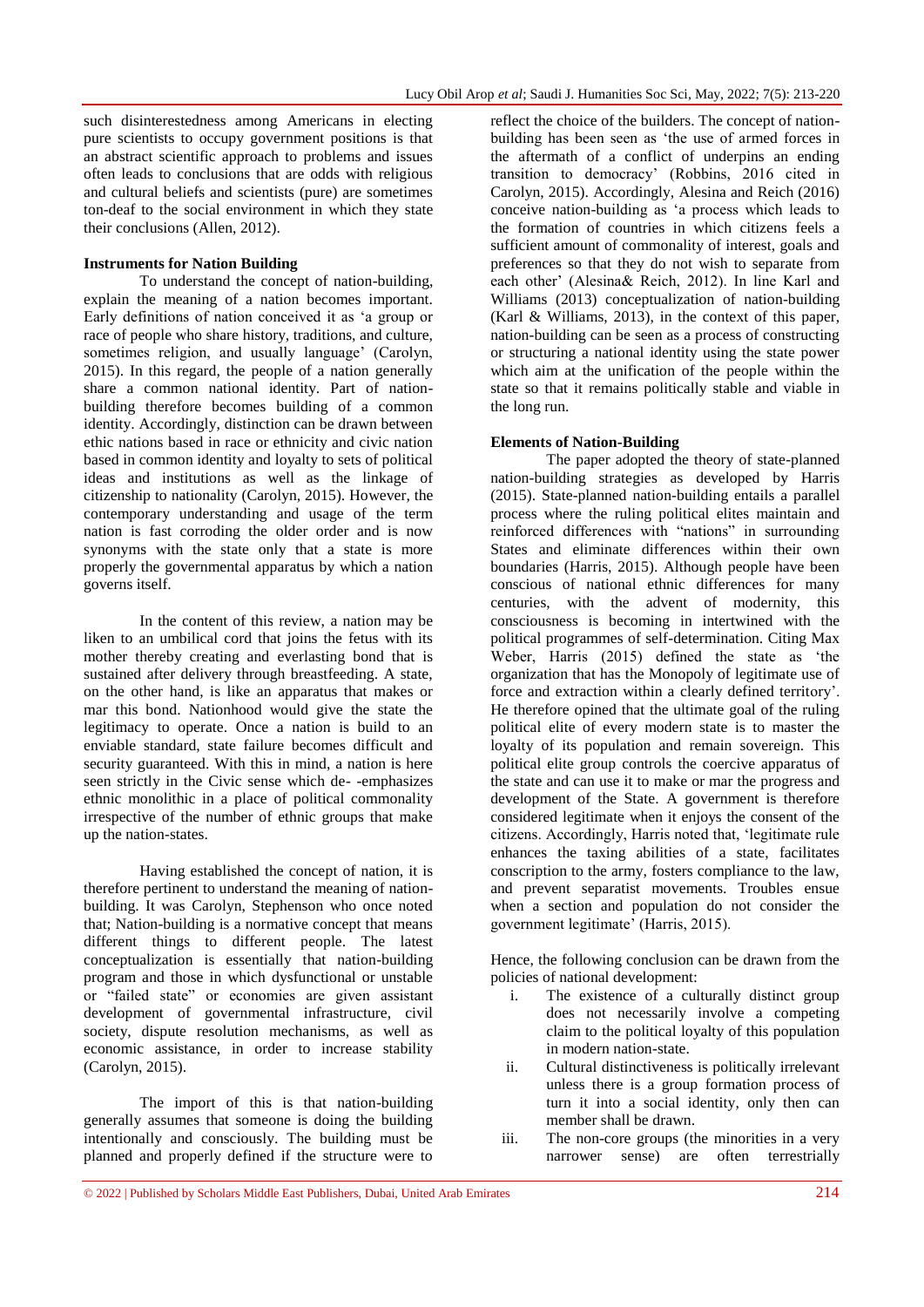dispersed and are likely to quickly assimilate into a higher status group in order to maximize their self-esteem. This has led to the absorption of these non-core groups by their surrounding core groups(s). However, certain variation may occur there some non-core groups who are terrestrially concentrated become politically conscious and being to espouse distinctive political identity (this usually the case in countries whose nationbuilding is still in doubt).

On the basis of the following, the review assumes that:

- i. Nations with ethnic and religious diverse and political elite group will have more problems of nation-building than those with less ethnic and religious conscious political elites.
- ii. Ethnic and religious consciousness creates divisiveness and corrodes national consciousness that breeds common political and national identity.
- iii. Several variables such as democratic experience, level of economic development, and social homogeneity, can influence the ease or difficult of nation-building, but the single most important controllable determinant seems to be the level of effort, as measured in troops, money, and time.
- iv. Finally, there is no quick fix for nationbuilding. The hard way is the only way.

## **The Task of Nation-Building and Security enhancement in Nigeria**

Since independence, Nigeria has made tremendous efforts targeted at nation-building through several development plans. Some of these efforts came after the civil war which understandably was an ample time to engineer nation-building to enhance proper integration of the warring elements. Among the efforts are: the institution of the policy of "No Victor, No Vanquished" with its attendant 3Rs mechanism, the establishment of the National Youth Service Corps (NYSC) scheme, the convocation of political reform conferences including the ongoing one, among others.

The 'no victor', no vanquished' policy which gave rise to the Reconstruction, Reconciliation and Rehabilitation was initiated to demobilize the warring factions and reintegrate them into the national life. While the objectives of this policy were laudable, actual implementation was deceitful. However, the policy remained a nation-building effort tin Nigeria whether or not it yielded meaningful result(s).

Similar effort was made through the establishment of the NYSC scheme. The National Youth Service Corps scheme was created by decree No. 24 of  $22<sup>nd</sup>$  May, 1973 in a bid to reconstruct, reconcile and rebuild Nigeria after the civil war. The core objectives of the scheme include: to foster encouragement and development of common ties among the youth of Nigeria and promotion of national unity. This scheme involves posting of young graduates of thirty years and below to different parts of the country distinct from their states of origin and probably regions. This was to enable them learn and appreciate the cultures of the people in their places of primary assignment. Whilst this scheme has recorded a lot of achievements, recent developments in the polity where corps members become easy preys in times of crisis and where the well-connected graduates are posted to their choice and juicy places irrespective of their geographical contiguities (always blamed on corruption) are some of the challenges confronting the scheme and undermining the national integration efforts.

More importantly, the convocation of national political reform conferences over the years in Nigeria has remained an attempt at nation- building., these conferences were often mandate to draw the way forward for Nigeria but each time, failures have continued to be recorded; either as a result of the character of the delegates or the convocation and selection processes of members. And where the delegates succeeded at reaching a genuine and feasible conclusion, their recommendations are often not binding and are therefore confined to the dustbin of history. This is why people are increasingly becoming iittery with political reform conferences in Nigeria especially as they have turned into avenues for political settlements.

Unfortunately, the only huge success of nation-building recorded in Nigeria is adorning our public institutions with the national symbols like flag, coat-of-arm, and pictures of the Nigeria President, Governors (within their respective states) as well as the recitation of the National Anthem in Official gatherings which in effect, does not guarantee oneness but at least, it is a sign of togetherness. However, while this effort is not bad because it reminds us of our national identity, it is not sufficient to guarantee nation-building which issues from personal conviction and patriotic stand.

## **Objective of the Study**

This objective of the study is to point out some salient points that are useful to the Citizens.

- The need for counselling service in nation building.
- To determine If the political leadership plays significant role in nation building .
- To determine if lawyers are more involved in nation-building in Nigerian than the political scientist in Nigeria.

## **Statement of the Problem**

One of the reasons for the difficulties of what many consider "failed states" is that some people who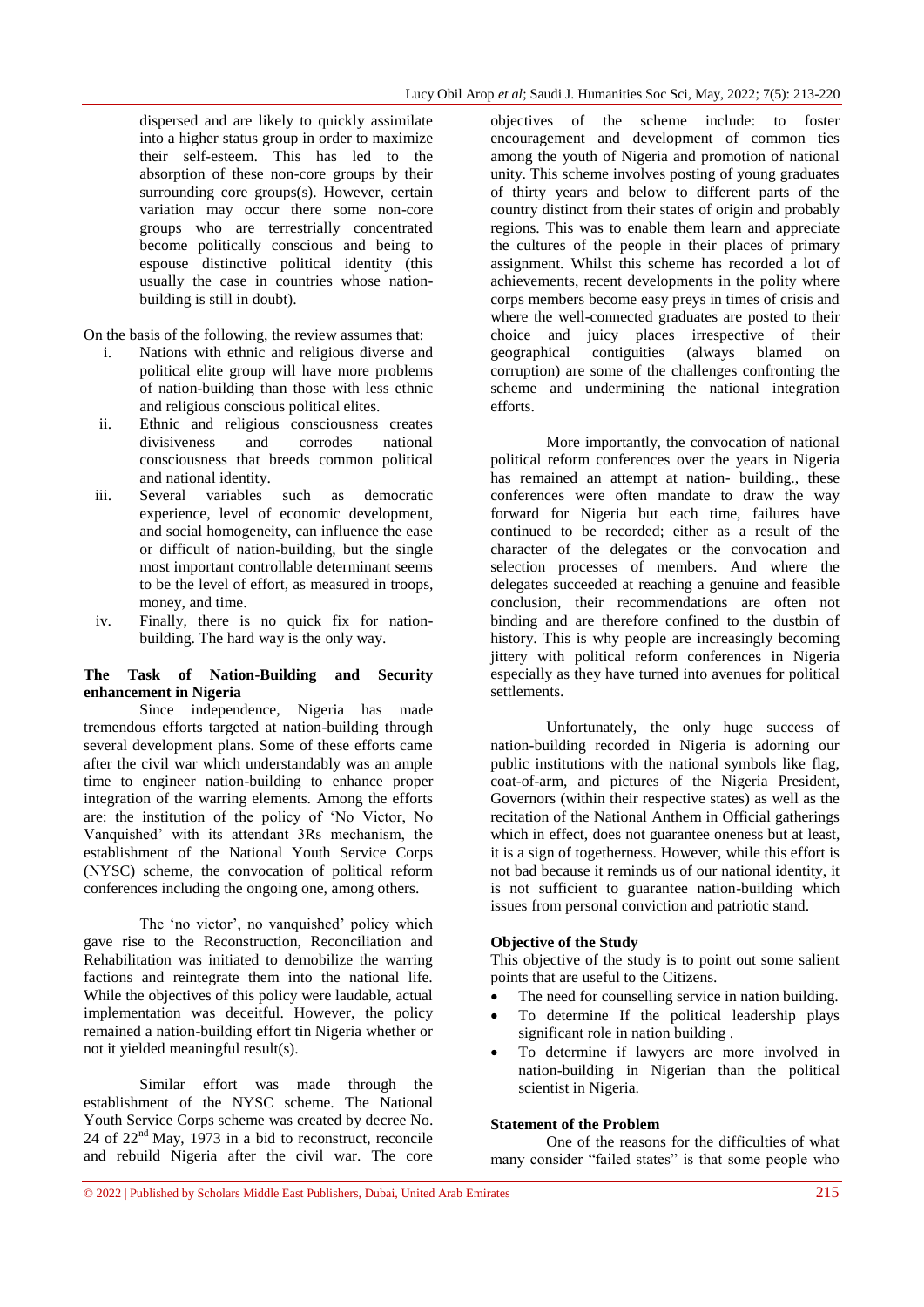had been integrated were taken apart by European colonialism; while others who were separate people were integrated in new states not based in common identities (Caroyln, 2015). The foregoing represents the critical challenge face Nigeria in this nation-building efforts. Nigeria is a colonial creation foisted on the peoples without their consent. This faulty foundation laid by the Europeans was purely done to actualize their interests. In fact, colonialism is a good example of how a country"s nation-building can become a security threat to another. Nation-building in Africa stunted. In Europe, nation-building preceded state-building but in Africa and other colonized countries, state-building preceded nation-building. Indeed, the aftermath of colonialism led to the need for nation-building.

In line with the above, this review outlined the task before Nigerian nation-building and security enhancement include:

- 1. The challenge of historical descent and colonialism
- 2. The challenge of socio-economic inequalities
- 3. The constitutional challenge
- 4. The challenge of building institutions for democracy and development and
- 5. The leadership challenge.

The historical legacies of colonial rule create some challenges for nation-building in Nigeria. Colonial rule divided Nigeria into North and South with different land tenure systems, local government administration, educational systems, and judicial systems. While large British colonies like India and the Sudan had a single administrative system, Nigeria had two, one for the North and one for the South. It was almost as if these were two separate countries, held together only by a shared currency and transportation system (Gambari, 2008).

Beyond the challenges created by colonialism and its attendant, Nigerian political leadership since independence has contributed immensely in exacerbating the problem of nation-building. Unlike the Americans the fourth and won their independence and subsequently set to draw and pursue vigorously the type of nation they wanted, Nigeria were simply engulfed by the Joy of flag independence they got and made no attempt at defining the type of nation they desired let alone working for it therefore, among the five challenges mentioned by Gambari, aside the historical challenge, the challenge of political leadership remains the fulcrum around which other challenges revolve and this is where the role the political scientist is serious needed.

## **Engineering Nation-Building and Security enhancement**

Nation-building has been identified as a political engineering on a grand scale. Pie and Kasper (2013) also conceived three critical variables responsible for nation-building. These include:

- a. Understanding the internal characteristics of states,
- b. Convergence of geopolitical interests and
- c. Commitment to economic development by the political elite group.

## **Understanding the Internal Characteristic of States**

This is one of the most critical factors that virtually define the success of other variables, ethnically fragmented states will have more difficulty in nation-building than a more ethnically cohesive one. The defining factor among the ethnic groups may not necessarily he heterogeneity or homogeneity, though the fragmentation and cohesion may be implicated on the either respectively. Ethnically fragmented states suffer high degree of ethnic fissures, inequalities, and in most cases religious animosities. These factors are inherently resistant to political and national cohesion which breed nation-building.

Equally important in the internal characteristic of states is the organizational effectiveness and discipline of the military bureaucracy and the judiciary (Pie and Kasper, 2013). Where these institutions are strong, nation-building becomes a less difficult task but where they are weaker than the individuals, nationbuilding becomes extremely difficult. However, evolution of states with strong institutions is often organically linked to the social structure, cultural norms and distribution of political power of a given society (Pie and Kasper, 2013). In ethnically fragmented and heterogeneous societies, distribution of political power often assumes a rational arrangement among the ethnic group and with the conviction of non-exclusion in the power equation by the ethnic groups tension would be lessened and nation-building gradually begins.

## **Streamlining of Geopolitical Interest**

It is not so difficult building a nation if there is convergence of geopolitical interest. Geopolitical interest here must not be international or intercontinental. It can be domestic among the different ethnic groups that make up the nation-state. Nationbuilding of one state must not be a security threat to other state(s) especially within the international arena. For instance, building of a national in Iraq, must not be a security threat to the united states, Kuwait, or the rest of the states in the international system. So it is with nation-building in Iran, Syria, Libya, Russia, Israel, United States and the United Kingdom, among others, domestically, nation-building must be all encompassing embodying a varying degree of convergence of interests among the ethnic groups. Once any group feels isolated in the process, separatist movement becomes inevitable.

Consequently, if nation-building of a state overlaps into a security threat of another, there appears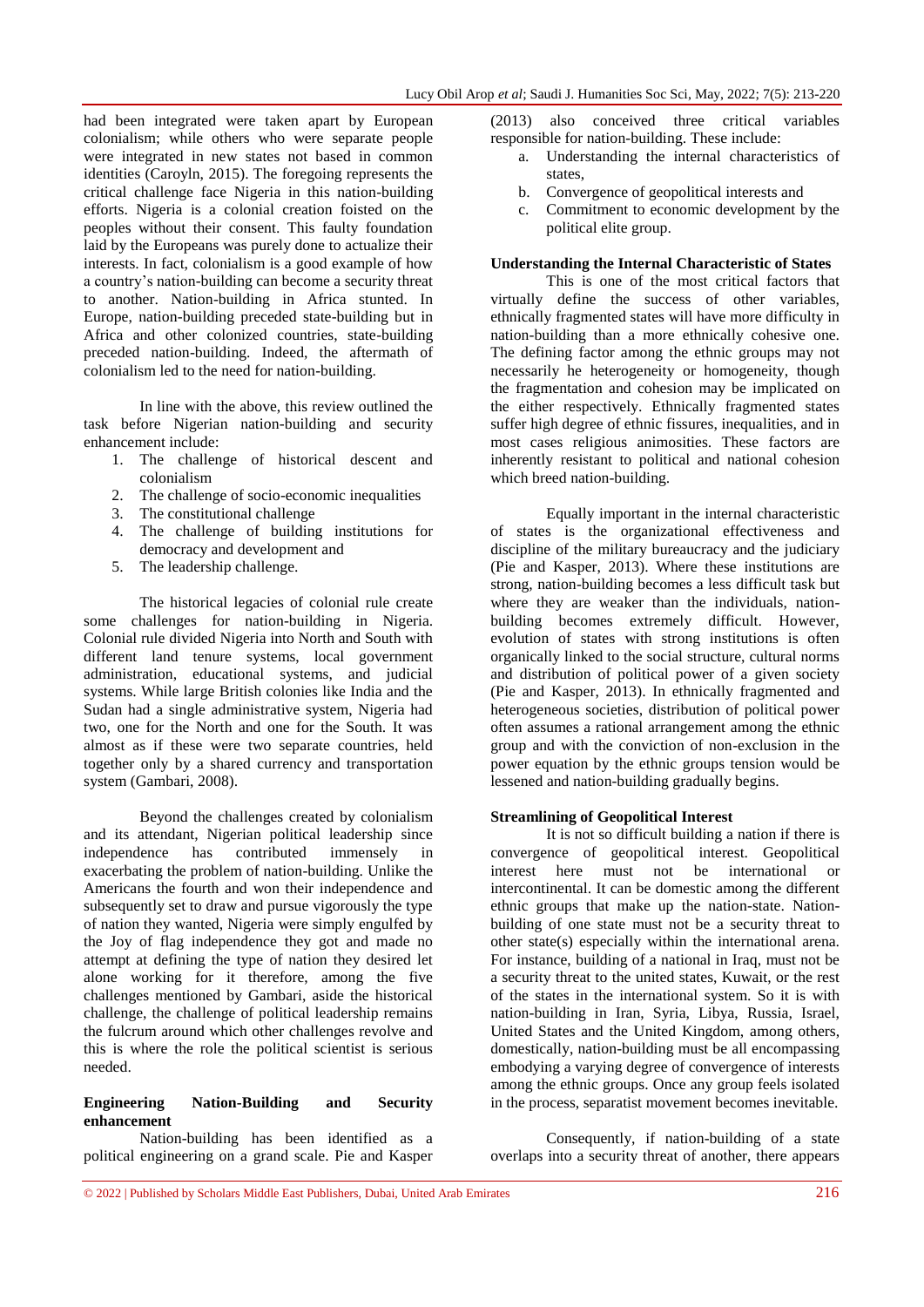divergence of interest and allied forces are likely to be deployed in defeating such nation-building. This was the case with Iraq under Saddam Hussein and Libya under Muammar Gaddafi. If freedom were to be the yardstick for measuring nation-building and democracy the motor can drives it, then non-democratic states are likely to face stiffer challenges in nation-building because there would always be collusion of interests in a monumental proportion compared with democratic states (Democratic as used here may not necessarily translate to western type of democracy. However, western type of democracy appears to be more amenable to majority participation. Democracy within this context is taken to be a form of rule that gives credence to mass participation, freedom of expression and protection of the fundamental human rights. Whatever name given to such democracy is immaterial to us so long as the above variables are incorporated). It is easier to build a nation in states where the interests of the component elements are the in convergence with one another. In the case of Nigeria, it would be easier to build the nation if the interests of the six geopolitical ones were in agreement.

#### **Implementation of Economic Development blueprint by the political leaders**

Economy lays the foundation for successful nation-building. This is another crucial area where the political leadership plays significant role. The political elite group that controls the machines of the state must be able to launch a self-sustaining economic development process that d-emphasizes greater reliance on external help for economic recovery. It is only when the political leadership is a country has evolved a selfsustaining economic development strategies that foreign aid would make meaning. While we agree that there is no uniform pattern of nation-building, what remains incontestable to us is the conviction that these three factors must be properly harnessed before nationbuilding becomes possible.

## **Correlating Nation-Building with Security enhancement**

Nation-building is often used simultaneous with state-building, democratization, modernization, political development, post-conflict reconstruction and peace-building (Caroly, 2015). The concept of nationbuilding was used especially by American political scientists after World War II to describe the greater integration of state and society, as citizenship brought loyalty to the modern nation-state with it, on a similar note, Alesina and Reich (2013) stated that:

Recently, state-building and nation-building have sometimes been used interchangeable; however, state-building generally refers to the construction of infrastructure for a functioning state, while nationbuilding is the construction of national identity, also for a functioning state (Alesina and Reich, 2013).

As a corollary, state-building has been used to refer to interventionist strategies to restore and rebuild the institutions and apparatus of the state; for example, the bureaucracy, and non-building refers to the creation of cultural identity that relates to the particular territory of the state (Scott, 2017). Consequently, observed that, while current foreign policy and popular culture tend to conflate state and nation-building, it is also possible to argue that state-building and nation-building are opposing forces. Against this backdrop, whilst statebuilding focuses on creating a homogenous nation-state nation-building approach emphasizes the importance of cultural identity which may ultimately lead to calls for self-determination. Understood in this perspective, nation-building becomes antithetical to state-building which otherwise it is not.

On a more concrete and empirical identification, nation-building is a term that dominated political literature around 1950s and 60s during the Cold War and it carried, according to Scott (2017), "a strong conceptual link to modernization theories of development". Both the United States (US) and the Union of Soviet Socialist Republic (USSR) used it as a tactic to limit the reach of their enemies. State-building on the other hand, became more pronounced during the 1970s to justify American invasion and involvement in wars of some foreign counties. Accordingly, Pie and Kasper (2013) noted that, "since the end of the Cold War, the United States seems to be more willing to assemble multilateral supporting humanitarian interventions and the rebuilding of failed states'. This however, limits the understanding of state-building as a foreign and exogenous project (which serves the purpose of this paper) rather than domestic and endogenous affair (which nation-building is known for) which has resulted to such thing as rebuilding the states of Iraq and Libya by the United States or protecting the state of Syria by Russia. Synthetically, if nationbuilding is seen as the antithesis of state-building, then peace-building becomes the result of their reconciliation. In fact, what people call state-building or nation-building the UN prefers to call "peace-building" (Goldberg, 2016).

Interesting, both nation-building aim to achieve a functioning state system, but while nationbuilding emphasizes the cohesion of internal mechanisms of the state from within, state-building does same from without. The resultant implication of the foregoing is that state-building without nationbuilding will achieve little or no result. For instance, notwithstanding the American efforts at building the states of Iraq and Afghanistan; because the internal characteristics and forces of the states are relatively irreconcilable (at least to the type of US would have wanted), the efforts have been very futile. It therefore means that state-building is more of an external complement of nation-building and the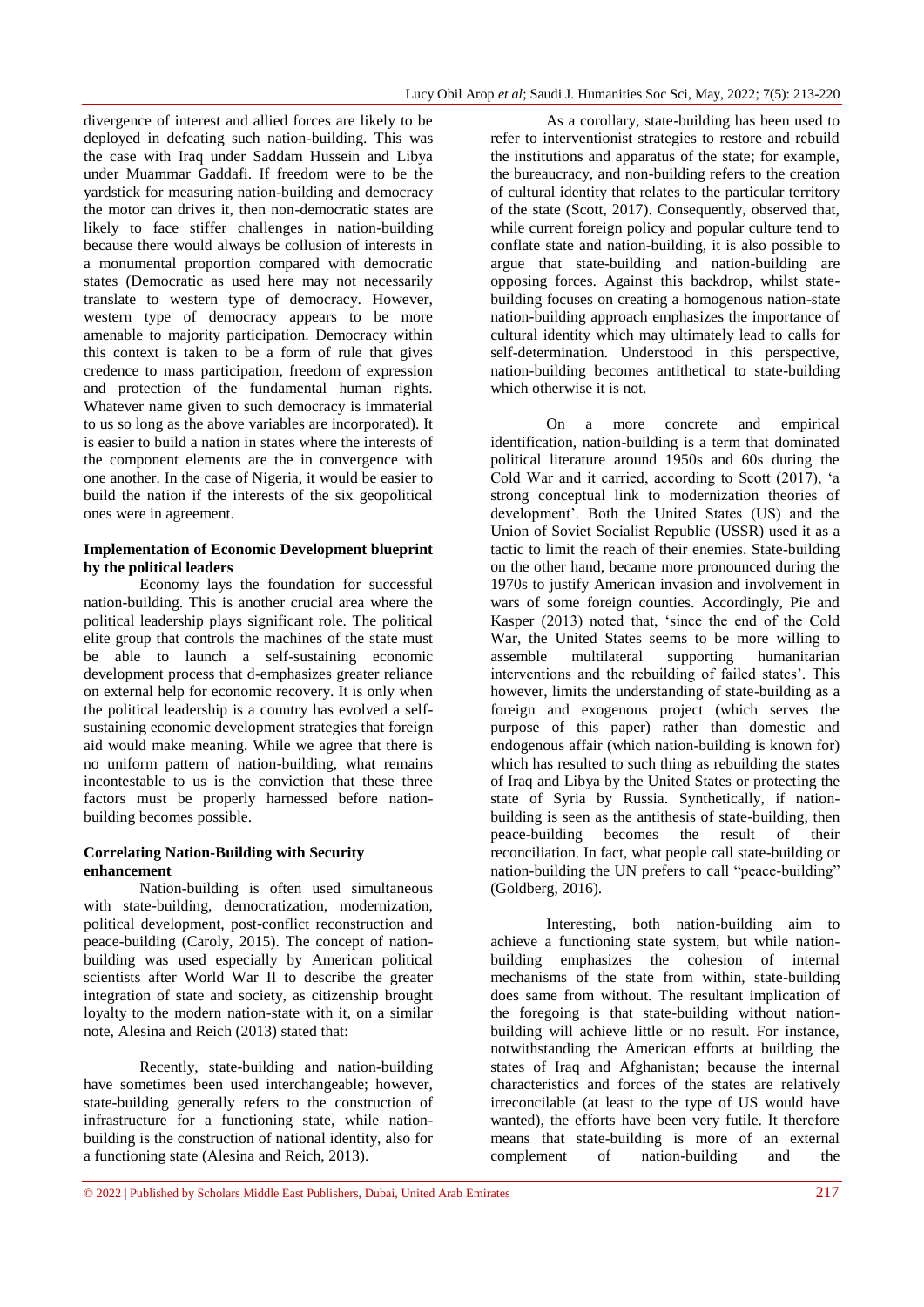compartmentalizes of the two give rise to peacebuilding. This is why the UN recognizes more of peacebuilding rather than state or nation-buildings. Indeed, the sale of western democracy and strangulation of authoritarian regimes especially by the United States are pointers to state-building. Like pie and Kasper (2003) noted, "the use of American military and civilian personnel in the political administration of the target countries (state-building) is the quintessential features of nation-building". To this end, Reimer (2005) identified crises prevention (peace-building) as the overall framework for state-building, nation-building and society-building.

Some of the important US involvements in state-building which are missing in the above table are those of Iraq (2003-2011), Libya (2011) and Syria (2013 till date). It suffices to note here that, statebuilding, according to Boutros-Ghali (2011), does not automatically guarantee peace-building, a term denoting actions that identify and support structures that strengthened and solidify peace in order to prevent a relapse into conflict (Boutros-Ghali, 2011). Indeed, Boutros further observed that, "due to the inherently political nature of state-building, intervention to build the state can hinder peace, increasing group tensions and sparking off further conflict'. This becomes worse especially if the state-building turns predatory and rapacious. According to Stephen Carolyn (2015), nation-building is more than state-building; and to be a sustainable force for peace-building, it must corporate more than just the Western appendages of democracy. Voting systems and free markets development and increasing the GNP per capital are not likely to bring stable peace (Carolyn, 2015).

## **Future perspective**

Nation building is a very critical and time consuming project because measurement is involved, but to destroy is very easy because no established pattern is required. This is also applicable in nationbuilding. Building a nation requires that the actors otherwise the builders must perfectly have an idea of the type of a nation they desire and therefore work towards having it actualized. Just like the services of many actors are involved in building a house, the architect to draw the plan, the surveyor to take measurement, the brick layers to lay the blocks, the carpenters to fix the wooden works and do the roofing, and a host of others; so also it is in nation-building. Cartographers are required to draw the map and define the boundaries of the nation, economists are required to draw the economic plans that lay the foundation of the nation, lawyers are required to defined the sovereignty of the nation, and political scientist are needed to offer leadership that can lead to proper execution of the project of nation-building. This leadership role of the political scientist is one the most critical aspects of human management that gives credence to nationbuilding and development; the reason being that it defines both the structure and architectural designs of the type of nation to be built. This by implication is a master role that harnesses all other roles required in having a just society. For this reasons therefore, political science becomes a master science discipline and the political scientists, the master scientists. By virtue of being the master scientists, they are required to possess master knowledge of human problems both those relating to pure science and humanities as well as social relationships, and therefore use their administrative ingenuity to reconcile the contradictions arising from the antagonisms inherent there from.

As earlier stated, the role of the political scientists in nation-building is to offer a genuine political leadership that gives credence to building strong democratic institutions that would subsume individual egotism's. This was what Obama meant in Ghana when he said that the problem with Africa is the existence of weak political institutions and strong individuals. However, the critical task remains, how can the political scientists achieve this, given the type of Nigerian society where crude stereotype mentality has been built around them as braggarts that are not worthy of administrative mandate? This is a task must be achieved if leadership problems were to be solvent in Nigeria.

It was by no mistake that political scientists are called juggernauts. Lest we forget, a juggernaut is an element with an overwhelming force which is usually articulated and does not move directionless. A political scientist in leadership position does not succumb to pressure designed to push him or her around because himself/herself is an overwhelming force. For a political scientist to be entrusted with power, the following two steps must be taken: first, he must as an individual package himself for leadership and second, there must be social group formation, vanguard or movement to throw him up.

Leaders are groomed from family through the classroom and then to the larger society, and at the first step of packaging, the individual must exhibit qualities of a leader. Packaging is a very important aspect of leadership which must eschew all forms of braggadocio. He must exhibit more of the qualities of a fox than a lion. By implication therefore, he must be very cunning and to talk too much but when he does, it is very weighty.

At the level of social group formation, vanguard or movement, it suffices to state that no individual achieves power by his effort(s) alone. He needs others and a platform to excel. Lawyers through the Nigerian Bar Association (NBA) have remained vocal and their services sought by all and sundry. In fact, one can say that of all the professions in Nigeria,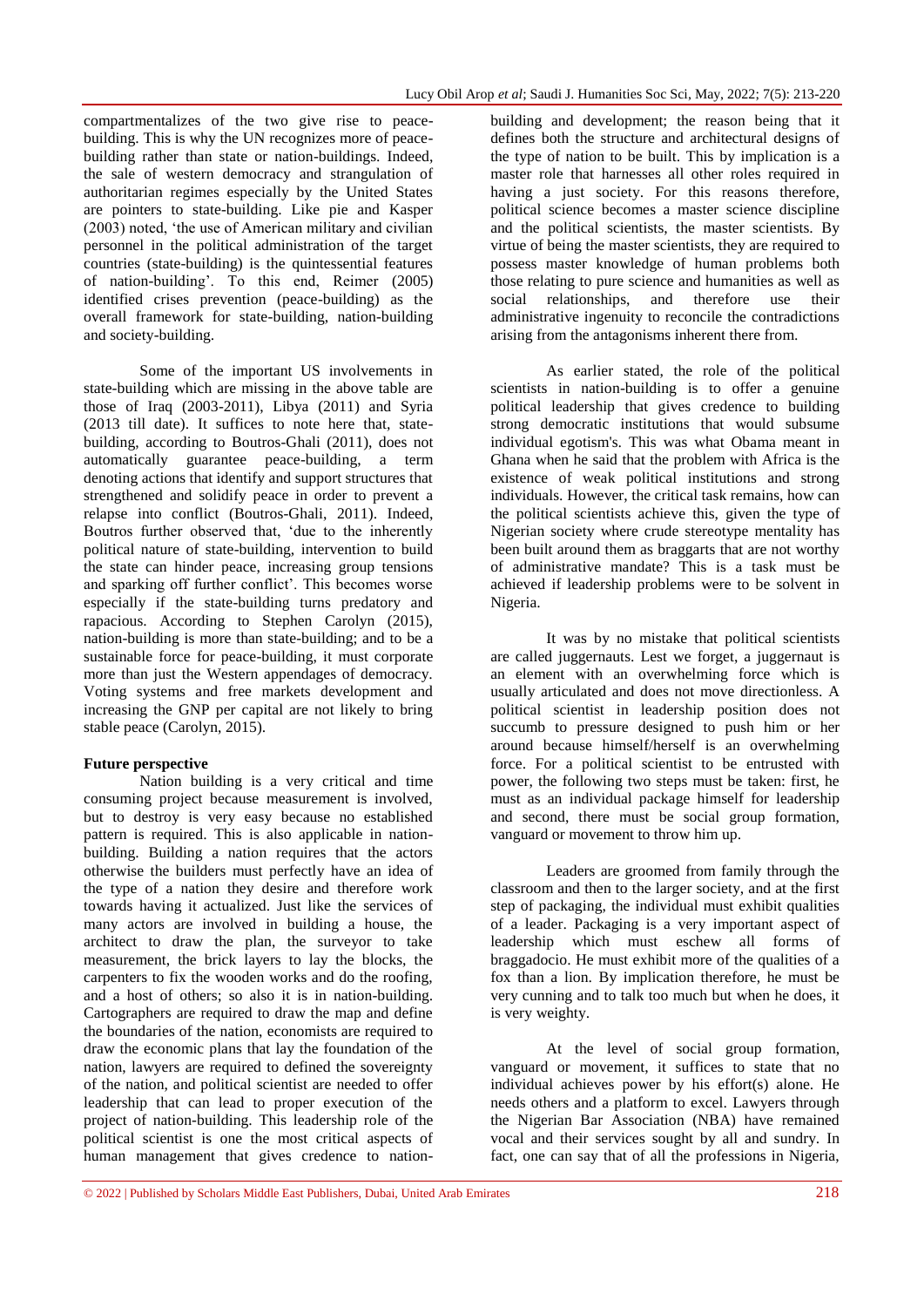only two have their services not sought outside the country. These include: the law and the political leadership and they remain the only two professions whose constitutional provisions are unambiguous. Nigeria has not sought the services of foreign lawyers because they are not permitted to practice in the country without being called to the Nigerian Bar, and to be so called, the person must have gone through the law process in Nigeria and be willing to practice accordingly. So, constitutionally, embargo has been placed on seeking the services of foreign lawyers and jurisdiction-ally, cases involving Nigeria and Nigerians that have no international character cannot be instituted outside the country (Cases that have international character are those involving the services of international Court of Justice (ICJ) which is an umbrella judicial body of the United Nations and it is binding only on those who are signatories to it). On the other hand, political leadership is another profession whose services cannot be imported from outside the country; the reason being that constitutionally, foreigners are disqualified from holding elective positions in Nigeria (Section 655, 66, 106, 107, 131, among others of the Constitution of the Federal Republic of Nigeria, 1999). However, while only lawyers are permitted to defend cases in the law courts (otherwise practice law), political leadership has become "all comers affair" with medical doctors, engineers, microbiologists, zoologists, among others, becoming more politicians than the political scientist. This is what is responsible for leadership failures in Nigerian and not until square pegs are put in square holes, the problem is bound to persist. When a country produces more political scientists as their leaders, radical transformation is found to take place and what is nation-building without development? Have wondered the reason for the failure of health and educational sectors in Nigeria? It is because people are constitutionally free to seek medical and educational services outside the country.

Consequent upon the foregoing, for the political scientists to create a formidable force capable of exerting an overwhelming influence, they must form a sustain a social movement. This social movement can be in the form of genuinely resuscitating the comatose Nigerian Political Science Association (NPSA) or form another umbrella body that must champion the course of political scientists in Nigeria. No doubt and devoid of sentiments, lawyers are more involved in nationbuilding in Nigerian than the political scientist in Nigeria. No doubt and devoid of sentiments, lawyers are more involved in nation-building in Nigerian than the political scientist and the reason is not far-fetched. It is because their profession is protected by the constitution and the umbrella body of lawyers – the NBA – sustains the protection. Left to them individually, either we would have been seeking the services of foreign lawyers or the law profession would

have become "all comers affair". Given such situation, even a microbiologist would have gone to court to defend his case instead of contracting the services of an advocate whose oratorical proficiency . However, it is noteworthy that lawyers have not fared much better than political scientists in nation-building beyond their primary constituency in the law profession. Also thing of what social movement has done for many people, the Nigeria Bar Association, the Academic Staff Union of the Universities (ASSU), Nigeria Guild of Editors, among others. While the Nigerian Governors forum waxed stronger that it is now, imagine the impact and the strength of its bargaining power, in fact, at a time, they were almost dictating to the Nigerian President and "a gentleman agreement" was reached that the subsequent Nigerian Presidents must be selected from among them and even Obasanjo with his overwhelming leadership style could not do otherwise.

What political scientists must understand and put into practice is that power is not given, it is taken and they can only take it when they put their house in order no outsider will do it for them, once this is done, the chance of having a functional constitution becomes possible. The point being made is that, with a functional constitution where justice rules, national-building in Nigeria becomes less difficult.

# **CONCLUSION**

The review x-rays the relevance of nationbuilding in security enhancement. It critically evaluated the implementation of the blueprints for national and economic developments in the country which are the foundation for national and individual security for the purpose of understanding it, among other captivating and inspiring sub-topics that formed the structure of the work. Interestingly, nation-building is not something that is achieved without planning which must be vigorously pursued. Comparative case-studies of nation-building in the United States and Israel have shown that it"s not an easy task and it is achievable in both heterogeneous and homogeneous societies, either in terms of ethnicity or religion. It therefore means that cultural and religious differences cannot be a barrier to nation-building in Nigeria.

Accordingly, the paper also discovered that without an effective leadership provision, no nationbuilding is achievable and this is where the role of the political scientists is seriously needed. This is what has been lacking in Nigeria and the dysfunctional Constitution that is in an operation is giving the system then enablement to truncate a genuine political process. Against this backdrop, any nation-building and development plan that takes this for granted is bound to fail and the ones that will likely contribute to stable national and international security will need to emphasize the democratic participation of the people within the nation. It will need to build the society,